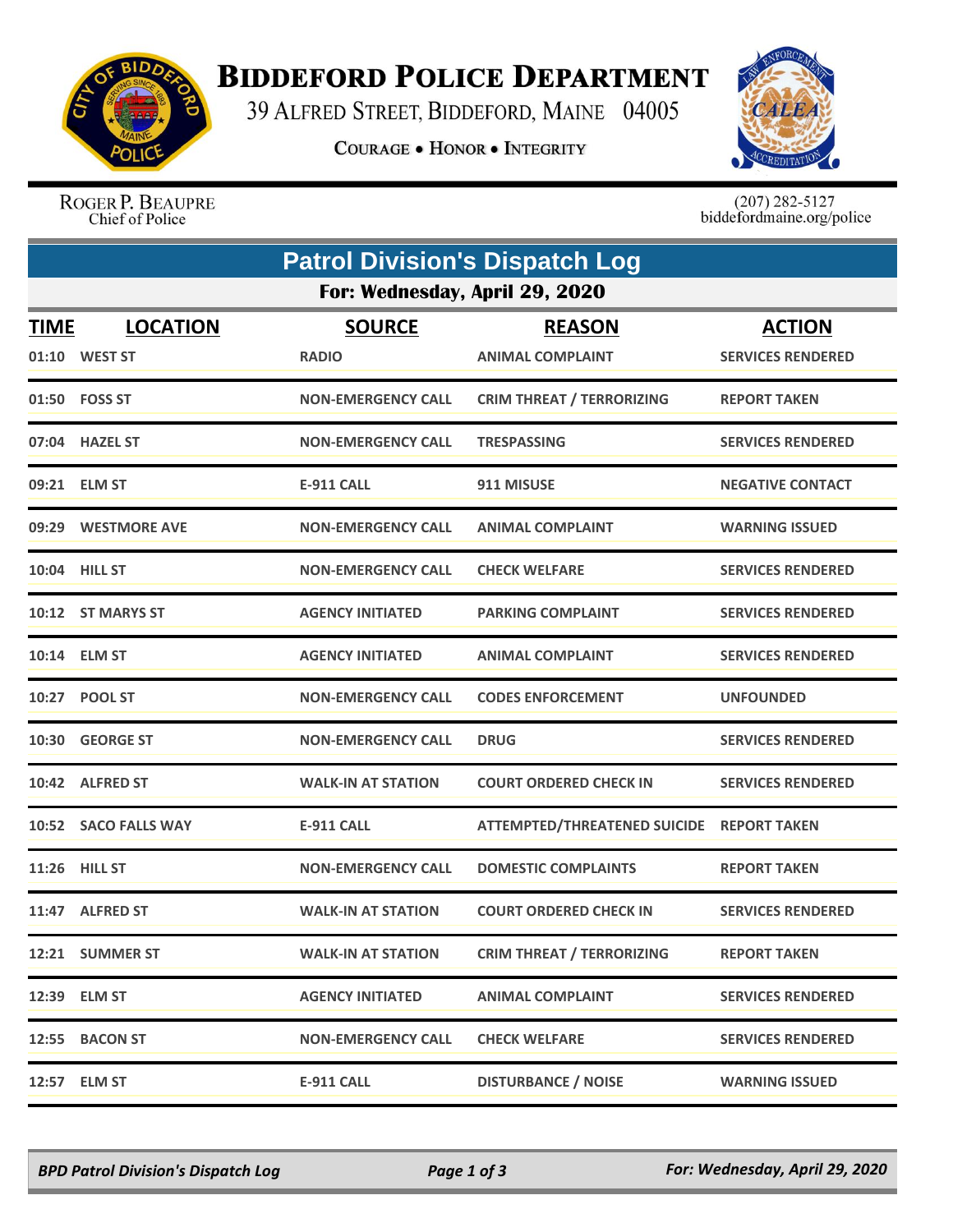| <b>TIME</b> | <b>LOCATION</b>                                                                                | <b>SOURCE</b>             | <b>REASON</b>                  | <b>ACTION</b>             |  |  |
|-------------|------------------------------------------------------------------------------------------------|---------------------------|--------------------------------|---------------------------|--|--|
|             | 13:31 BOULDER WAY                                                                              | <b>NON-EMERGENCY CALL</b> | <b>ALL OTHER</b>               | <b>SERVICES RENDERED</b>  |  |  |
|             | 13:37 ELM ST                                                                                   | <b>WALK-IN AT STATION</b> | <b>SCAM</b>                    | <b>REPORT TAKEN</b>       |  |  |
|             | 14:01 EMERY ST                                                                                 | <b>NON-EMERGENCY CALL</b> | <b>HARASSMENT</b>              | <b>NO VIOLATION</b>       |  |  |
|             | 14:09 ELM ST                                                                                   | <b>NON-EMERGENCY CALL</b> | <b>SUSPICION</b>               | <b>SERVICES RENDERED</b>  |  |  |
|             | 14:53 ELM ST                                                                                   | <b>NON-EMERGENCY CALL</b> | <b>HARASSMENT</b>              | <b>SERVICES RENDERED</b>  |  |  |
|             | 15:05 ELM ST                                                                                   | <b>E-911 CALL</b>         | 911 MISUSE                     | <b>DISPATCH HANDLED</b>   |  |  |
|             | 15:37 ADAMS ST                                                                                 | <b>NON-EMERGENCY CALL</b> | <b>SUSPICION</b>               | <b>SERVICES RENDERED</b>  |  |  |
|             | 15:46 SACO FALLS WAY                                                                           | <b>NON-EMERGENCY CALL</b> | <b>CHECK WELFARE</b>           | <b>SERVICES RENDERED</b>  |  |  |
|             | 15:59 WENTWORTH CT + WENTWORT NON-EMERGENCY CALL                                               |                           | <b>ARTICLES LOST/FOUND</b>     | <b>REMOVED HAZARD</b>     |  |  |
|             | 16:24 ELM ST                                                                                   | <b>NON-EMERGENCY CALL</b> | <b>SUSPICION</b>               | <b>SERVICES RENDERED</b>  |  |  |
|             | 16:24 ALFRED ST                                                                                | <b>WALK-IN AT STATION</b> | <b>CIVIL COMPLAINT</b>         | <b>SERVICES RENDERED</b>  |  |  |
|             | 16:35 EMERY ST                                                                                 | <b>NON-EMERGENCY CALL</b> | <b>DISTURBANCE / NOISE</b>     | <b>NEGATIVE CONTACT</b>   |  |  |
|             | 16:42 POOL ST                                                                                  | <b>NON-EMERGENCY CALL</b> | <b>TRESPASSING</b>             | <b>SERVICES RENDERED</b>  |  |  |
|             | 16:46 SUMMER ST + MT VERNON ST                                                                 | <b>NON-EMERGENCY CALL</b> | <b>SUSPICION</b>               | <b>CITATION ISSUED</b>    |  |  |
|             | OFFENDER: ASHLEY MARIE CUMMINGS  AGE: 26  RESIDENT OF: GRAY, ME                                |                           |                                |                           |  |  |
|             | CHARGE: SALE/USE OF DRUG PARAPHERNALIA<br><b>CHARGE: UNLAWFUL POSSESSION OF SCHEDULED DRUG</b> |                           |                                |                           |  |  |
|             | OFFENDER: SCOTT M FRISCO  AGE: 28  RESIDENT OF: STANDISH, ME                                   |                           |                                |                           |  |  |
|             | CHARGE: UNLAWFUL POSSESSION OF SCHEDULED DRUG<br><b>CHARGE: VIOLATING CONDITION OF RELEASE</b> |                           |                                |                           |  |  |
|             | 17:07 HILL ST                                                                                  | <b>NON-EMERGENCY CALL</b> | <b>NOISE COMPLAINT</b>         | <b>NO VIOLATION</b>       |  |  |
|             | 17:26 BACON ST                                                                                 | <b>NON-EMERGENCY CALL</b> | <b>SUSPICION</b>               | <b>SERVICES RENDERED</b>  |  |  |
|             | 17:51 SUMMER ST                                                                                | <b>NON-EMERGENCY CALL</b> | <b>CHECK WELFARE</b>           | <b>NO VIOLATION</b>       |  |  |
|             | 18:39 ALFRED ST                                                                                | <b>NON-EMERGENCY CALL</b> | <b>ALL OTHER</b>               | <b>NO ACTION REQUIRED</b> |  |  |
|             | 18:42 FOSS ST                                                                                  | <b>NON-EMERGENCY CALL</b> | <b>VIOL OF BAIL CONDITIONS</b> | <b>REPORT TAKEN</b>       |  |  |
|             | 18:49 MITCHELL LN                                                                              | <b>NON-EMERGENCY CALL</b> | <b>WEAPONS</b>                 | <b>UNFOUNDED</b>          |  |  |
|             | 19:00 ELM ST                                                                                   | E-911 CALL                | <b>CHECK WELFARE</b>           | <b>NO VIOLATION</b>       |  |  |
|             | 20:12 ALFRED ST + MEDICAL CENTER D AGENCY INITIATED                                            |                           | <b>TRAFFIC OFFENSES</b>        | <b>WARNING ISSUED</b>     |  |  |

*BPD Patrol Division's Dispatch Log Page 2 of 3 For: Wednesday, April 29, 2020*